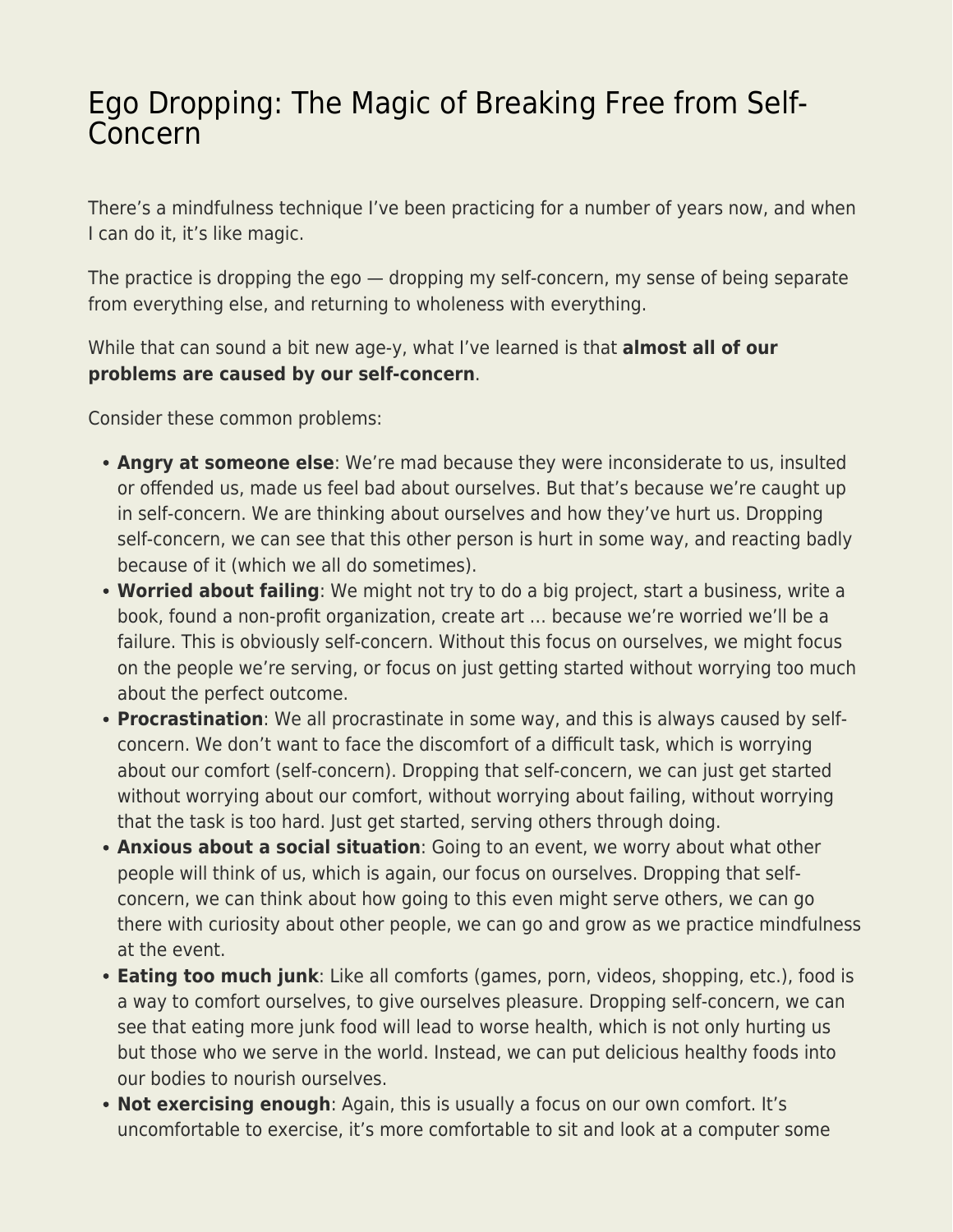more. Dropping self-concern, we can see that exercise is necessary to do the work we want to do, to live a healthy and happy life, to be a vibrant member of our community. And it can also be wonderful, if we let go of a need for constant comfort.

- **Too distracted**: We're constantly checking our phones, social media, messages, email, news sites, and much more. What's going on here? We're caught up in self-concern what others think of us, our comfort and pleasure, fears of missing out on things, etc. All of it is self-concern. Dropping self-concern, we can let go of checking anything for a little while, and stay with the discomfort of focusing on one thing so we can get our meaningful work done, or have a meaningful connection with another person or with nature.
- **Addictions**: Like comfort food, addictions are about the self-concern we have for our comfort. For example, alcohol addiction is often a way to comfort ourselves when we're stressed, feeling bad about ourselves, feeling angry or depressed. These are all forms of self-concern. Dropping self-concern, we can go through the discomfort of not indulging in our addictions because we know that they're damaging not only to ourselves but to everyone we love, and to the work we want to do in the world.

There are many other kinds of problems, of course, but you can see that self-concern lies at the root of almost all of them. Dropping self-concern means that we can serve others, push into discomfort for the benefit of those around us, and serve a bigger mission with meaningful work.

So how can we drop this self-concern, which could also be called "ego"?

The answer lies in mindfulness practices. I'm going to teach you one here, and encourage you to practice it.

The result is nothing short of magical. All of these problems become easier, and life changes.

The Mindfulness Practice of Ego Dropping

This practice can be done anywhere, no matter what you're doing, but it's best started sitting still, in a quiet place.

Here's how to do it:

- 1. **Sit still and notice how your body feels**. Find a comfortable, stable seated position, and just notice how your body feels. Scan your body and notice as many sensations as you can. Then just hold all of your bodily sensations in your awareness at once, or as many as you can.
- 2. **When your mind wanders, bring it back to the present**. Your mind might get caught up in thoughts — that's OK. Just notice that, and come back to the sensations of